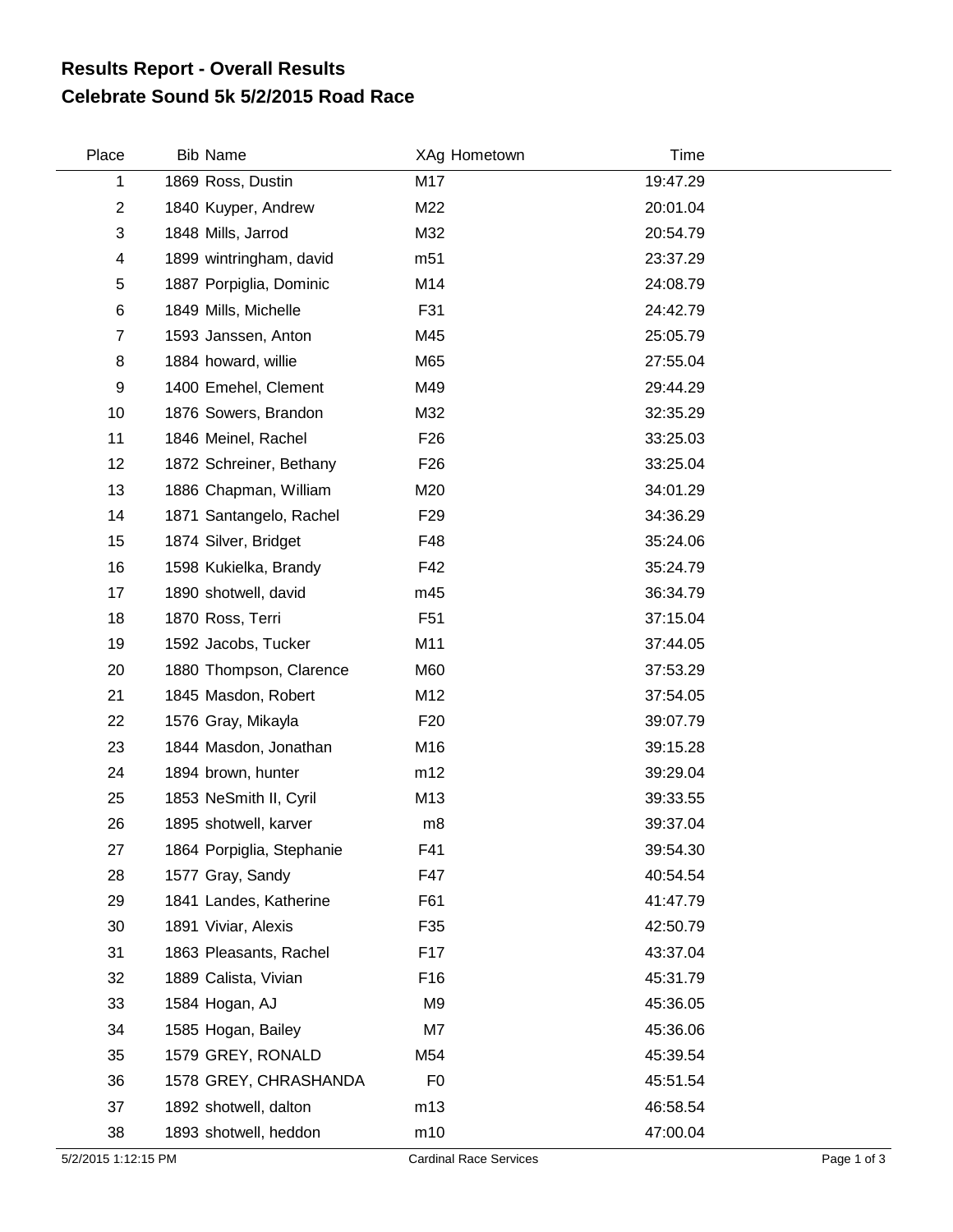| Place | <b>Bib Name</b>         | XAg Hometown    | Time     |  |
|-------|-------------------------|-----------------|----------|--|
| 39    | 1868 Riley, Libby       | F <sub>17</sub> | 47:50.04 |  |
| 40    | 1867 Riley, Emily       | F <sub>21</sub> | 47:50.05 |  |
| 41    | 1580 Gutierrez, Justine | F32             | 48:01.80 |  |
| 42    | 1586 Hogan, Jaime       | M43             | 50:13.04 |  |
| 43    | 1850 NeSmith, Cyril     | M41             | 50:30.54 |  |
| 44    | 1852 NeSmith, Melissa   | F37             | 50:30.79 |  |
| 45    | 1575 Furr, Tracy        | F <sub>57</sub> | 51:16.54 |  |
| 46    | 1877 Stokes, Natalie    | F47             | 51:16.54 |  |
| 47    | 1386 Ballance, John     | M41             | 53:03.53 |  |
| 48    | 1883 Gulley, Katlynn    | F <sub>12</sub> | 53:03.80 |  |
| 49    | 1851 NeSmith, Jada      | F <sub>15</sub> | 53:23.29 |  |
| 50    | 1390 Corbett, Kay       | F <sub>0</sub>  | 53:28.29 |  |
| 51    | 1389 Corbett, John      | M <sub>0</sub>  | 53:28.30 |  |
| 52    | 1394 DeGain, Chris      | M36             | 53:30.54 |  |
| 53    | 1395 DeGain, Sabrina    | F34             | 53:33.29 |  |
| 54    | 1399 Donaldson, Christy | F31             | 53:37.55 |  |
| 55    | 1854 Oliver, Sheila     | F32             | 53:40.04 |  |
| 56    | 1387 Burton, Jack       | M26             | 53:58.04 |  |
| 57    | 1843 Lott, Denise       | F48             | 54:50.79 |  |
| 58    | 1897 chambers, rosalyn  | f45             | 55:01.30 |  |
| 59    | 1900 johnson, carolyn   | f64             | 55:01.54 |  |
| 60    | 1873 Sherrill, Takata   | F <sub>0</sub>  | 55:02.53 |  |
| 61    | 1896 cates, dorothy     | f49             | 55:04.04 |  |
| 62    | 1888 Poteat, Vanessa    | F60             | 55:04.79 |  |
| 63    | 1589 Ingle, Vickie      | F45             | 55:25.54 |  |
| 64    | 1881 Wall, Elaine       | F <sub>55</sub> | 55:27.29 |  |
| 65    | 1391 Corron, Kaelyn     | F <sub>12</sub> | 55:54.79 |  |
| 66    | 1865 Rankin, Lynn       | F59             | 56:02.31 |  |
| 67    | 1866 Rich, Meg          | F47             | 56:02.81 |  |
| 68    | 1388 Copeland, Sandy    | F68             | 56:02.91 |  |
| 69    | 1588 Ingle, Molly       | F <sub>12</sub> | 56:08.80 |  |
| 70    | 1582 Hamlet, Abby       | F <sub>12</sub> | 56:09.04 |  |
| 71    | 1590 Jacobs, Sara       | F <sub>8</sub>  | 56:27.29 |  |
| 72    | 1879 Tate, Robin        | F <sub>50</sub> | 57:00.54 |  |
| 73    | 1591 Jacobs, Sheri      | F46             | 57:05.79 |  |
| 74    | 1885 Chapman, Bill      | M69             | 57:07.54 |  |
| 75    | 1596 Kelly, Tyler       | M31             | 57:08.80 |  |
| 76    | 1595 Kelly, Rachel      | F <sub>29</sub> | 57:09.55 |  |
| 77    | 1392 davis, victoria    | F41             | 57:21.54 |  |
| 78    | 1898 wintringham, robin | f52             | 57:46.05 |  |
| 79    | 1587 Hogan, Jodi        | F43             | 58:43.55 |  |